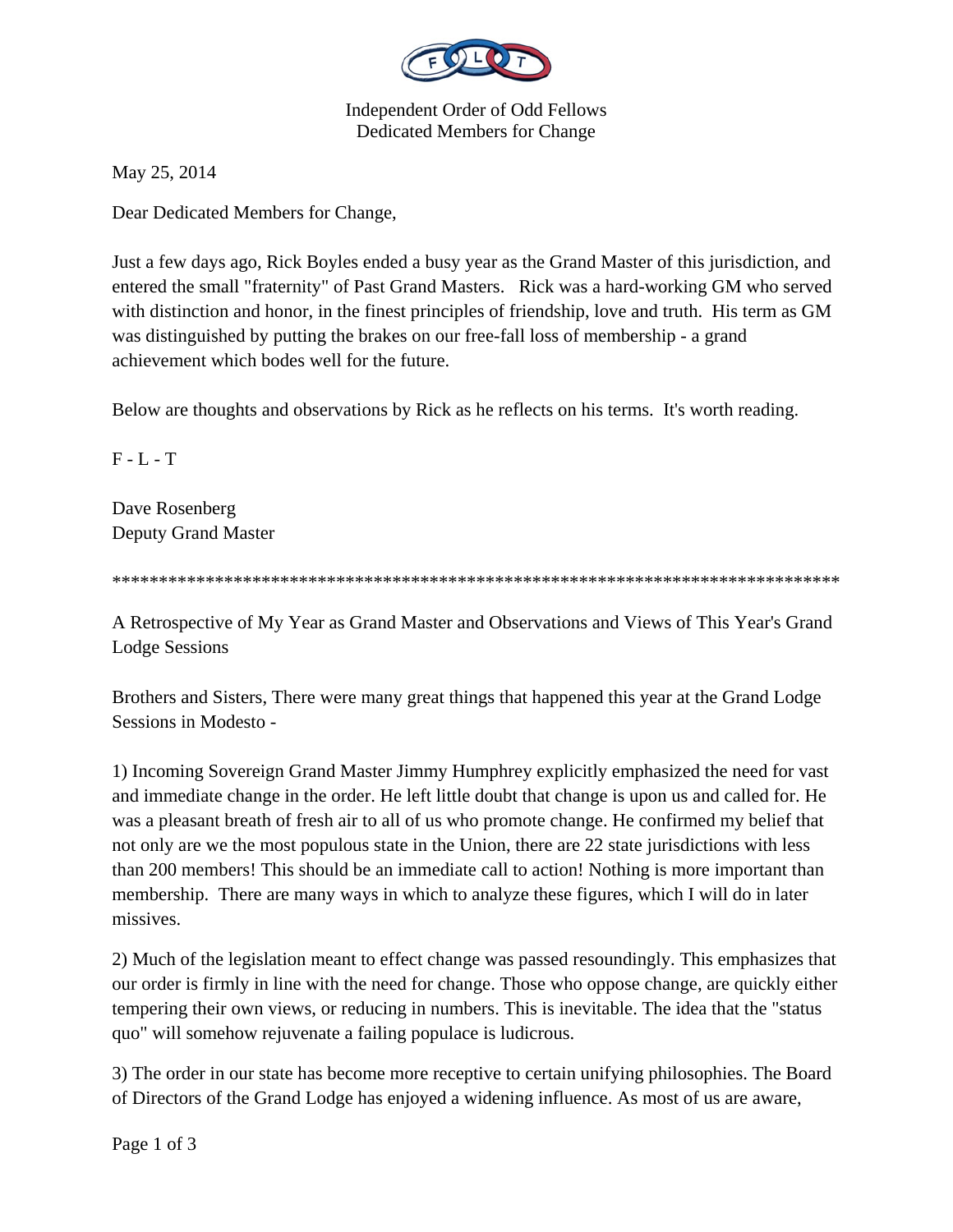

Independent Order of Odd Fellows Dedicated Members for Change

according to our code, the Grand Lodge Board of Directors represents the Grand Lodge when it is not in session. This has been a subject of debate for a number of years but this year it appears that its influence has been of a positive manner and has reflected the quickly evolving views of our order.

4) In fact, there are some positives to learn from our Grand Lodge versus other Grand Lodges, but many stem from the Grand Lodge Board of Directors. The Grand Lodge Board of Directors perhaps represents the only Grand Lodge Board in the United States, but our state is also the healthiest, both in finances and population, in the union. Is this a coincidence? I doubt it. What it shows is that our state is less receptive to upheaval year after year. However the elective officers of Grand Lodge are perceived, every year they represent a changing face, and so every year committees change, and perhaps take a different path. When I speak to Sovereign Grand Lodge Officers, I am struck by how many states have been decimated by their elective officers, or by some person or set of persons believing that they have a divine right to superiority. Some states can be leveled by one or two misguided personalities. Our state, however, is stronger. Our state has multiple levels by which decisions are to be made. Think of what the incoming Sovereign Grand Master said when he visited our state - "22 of 50 states are at or below 200 members"! This is scary, representing almost half of all the United States. But somehow we have stayed well above that level, and actually experienced little or no loss of members last year.

5) Even though there are some in our state who still act as if they oppose the DMC, they now talk about "change". This is not contrary to the workings of the DMC, because the DMC only encourages change, not change of a certain sort. If anyone speaks of change, it does not matter if they are within or without the parameters of the DMC. In fact, there are no parameters to change. The point is that change is inevitable. Status quo is not an option. The idea that if we just speak the ritual clearly, give the signs correctly or cross ourselves eight times will result in new members is an almost childish view of the order. We need to realize that if states are now at or below 200 members the time to change is now! And not 10 years from now.

6) I was shocked and thrilled to hear Brother Humphrey quote Carl Jung extensively in his speech not because I am a fan of Jungian philosophy but because it was outside the walls of the IOOF. It's time to wraps ourselves not just in the flag which is admirable but in society and modern philosophy. Carl Jung was a popular psychologist who died in 1961, whose beliefs and works have transcended his time to become well admired today. He was big in the coordination of opposites while maintaining their sovereignty. In other words, opposites can co-exist and thrive. This goes back to my statement about the Grand Lodge Board of Directors. In other states there are no checks and balances, no give and take, but in our state, we have legislated the give and take, and in my personal view, this is what has allowed us to slow the descent and perhaps even reverse it. If I were to ever run for a Sovereign Grand Lodge position, I would encourage the Sovereign Grand Lodge to take a similar path. Otherwise, the sheer constant upheaval of

Page 2 of 3